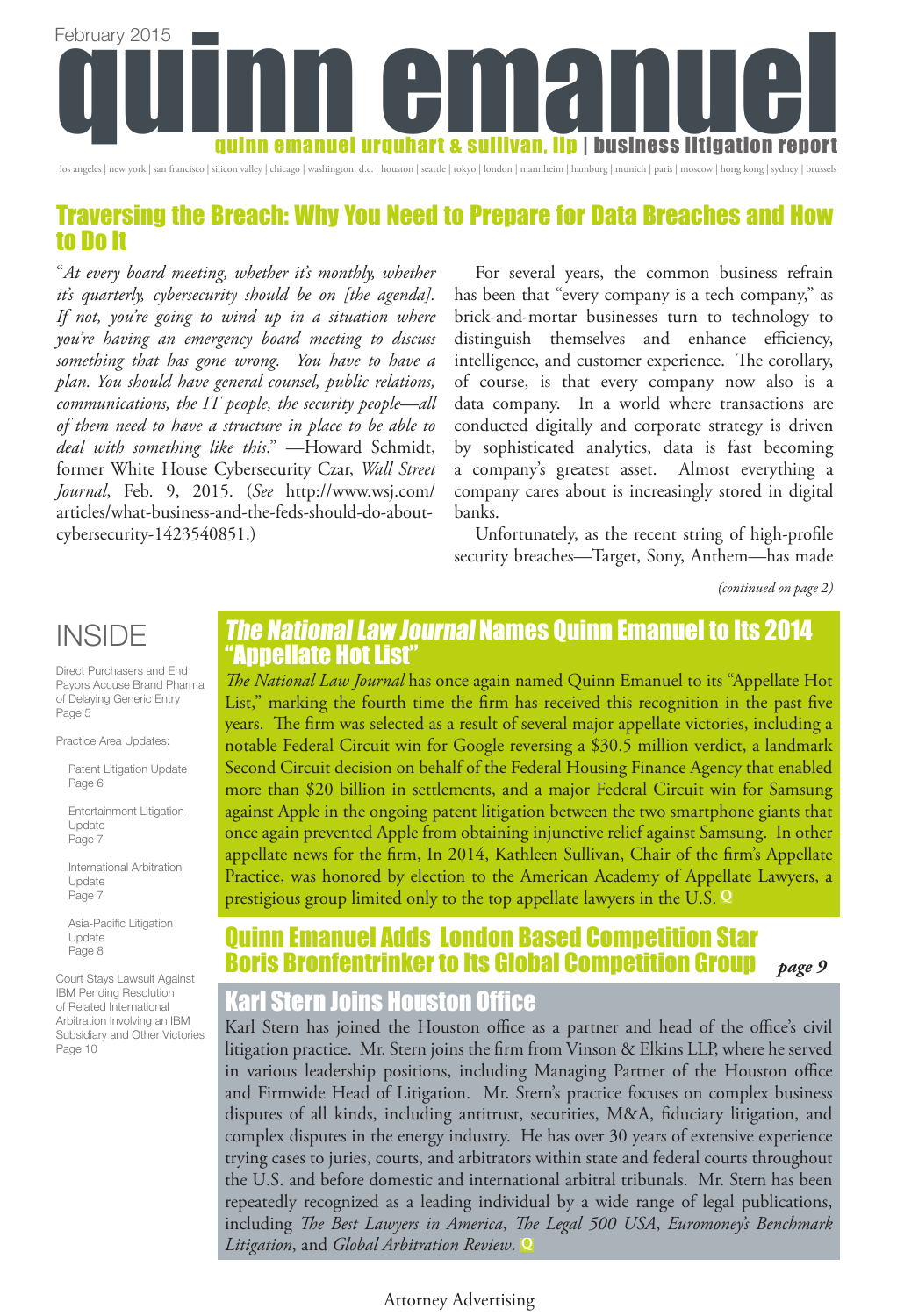clear, the increasing value of data has been met with rising risk. As James Comey, director of the FBI, observed in a recent interview, "Cybercrime is becoming everything in crime. . . . Because people have connected their entire lives to the Internet, that's where those who want to steal money or hurt kids or defraud go." (*See* http:// www.cbsnews.com/news/fbi-director-james-comey-

on-threat-of-isis-cybercrime/.) Moreover, data security has become as much a legal issue as a technological one, as companies face a bewildering array of federal, state, and international laws and regulations governing cybersecurity, privacy, and breaches. In this quickly evolving climate, it is imperative that companies closely examine their breach preparedness from both a security and legal standpoint. The hours after a breach may well determine how a company fares.

*Companies Face an Increasing Risk of Data Breach* The proliferation of security breaches poses an enormous threat to customers, and to the reputation and bottom line of compromised companies. In 2014,

Ponemon found that 43 percent of U.S. companies had experienced a data breach within the last year, up from 33 percent in 2013. Moreover, even before the most recent breaches, it found data breaches were costing U.S. companies an average of \$5.9 million, or an average of \$201 for each compromised record. A brief review of some of the most prominent recent data breaches illuminates the breadth of industries affected by breaches, as well as the scope of potential damage.

- On February 3, Anthem, the nation's secondlargest health insurer, announced a data breach that had exposed the personal information, including Social Security numbers, of 80 million customers and employees. Anthem's breach is the latest and largest in a series of data security issues affecting the health industry. In August 2014, Community Health Systems announced a data breach that had exposed 4.5 million patient records. Experian forecasts that data breaches may cost the healthcare industry as much as \$5.6 billion annually.
- In perhaps the most notorious recent data breach, in November 2014, hackers obtained and released terabytes of internal data at Sony Pictures Entertainment, including embarrassing corporate documents and Social Security data for 47,000 Sony employees. In addition, all data on many Sony servers reportedly was destroyed. The breach is estimated to have caused Sony \$70-\$80 million in direct costs, as well as potentially more than \$100 million in indirect costs from related loss of business. On February 4, Sony Pictures' cochairman resigned, largely due to fallout from the

breach.

- In September 2014, Home Depot revealed that a data breach had exposed 56 million customer debit and credit card accounts, then announced shortly afterward that 54 million customer e-mail addresses also had been compromised. In its SEC filing for the third quarter of 2014, Home Depot disclosed that it had recorded \$43 million in expenses arising from the breach.
- In August 2014, JPMorgan Chase disclosed that hackers had been siphoning data from its computer network for months, exposing contact information for 76 million households and 7 million small businesses. Subsequently, the bank announced that it would spend \$250 million annually to implement new security initiatives and protect itself from future cyberattacks.
- In one of the largest breaches in recent memory, in December 2013, Target disclosed that hackers had stolen names, credit card data, e-mail addresses and phone numbers for up to 110 million users. Following the announcement, Target's profits plunged by 40 percent. In February, it was reported that losses associated with the breach had reached approximately \$200 million.

As the diversity of businesses affected—including healthcare, entertainment, financial and retail companies—demonstrates, data security is a critical issue not only for Internet businesses, but for all companies in all industries. As new mobile payment technologies emerge and companies continue to migrate data to BYOD programs and cloud-based systems, the risk of data breach is expected to continue to increase in 2015, heightening the need for companies to closely examine their own networks and data for security issues.

#### *Companies Are Subject to Increasing Legal Risks and Obligations Relating to Data Security*

**Existing Legal Landscape.** Companies that have experienced data breaches not only have suffered from losses in good will, customer attrition and technological costs, but also legal liability. The current legal landscape governing data privacy comprises a sprawling patchwork of state, federal and international laws, and class action lawyers, as well as state, federal and global regulators are becoming increasingly vigilant and aggressive. Following a data breach, a company can find itself under legal fire from multiple angles.

At the federal level, the Federal Trade Commission, the Securities Exchange Commission, and other regulators have been very forward-leaning. As part of its consumer protection duties, the FTC has actively investigated companies' data privacy and collection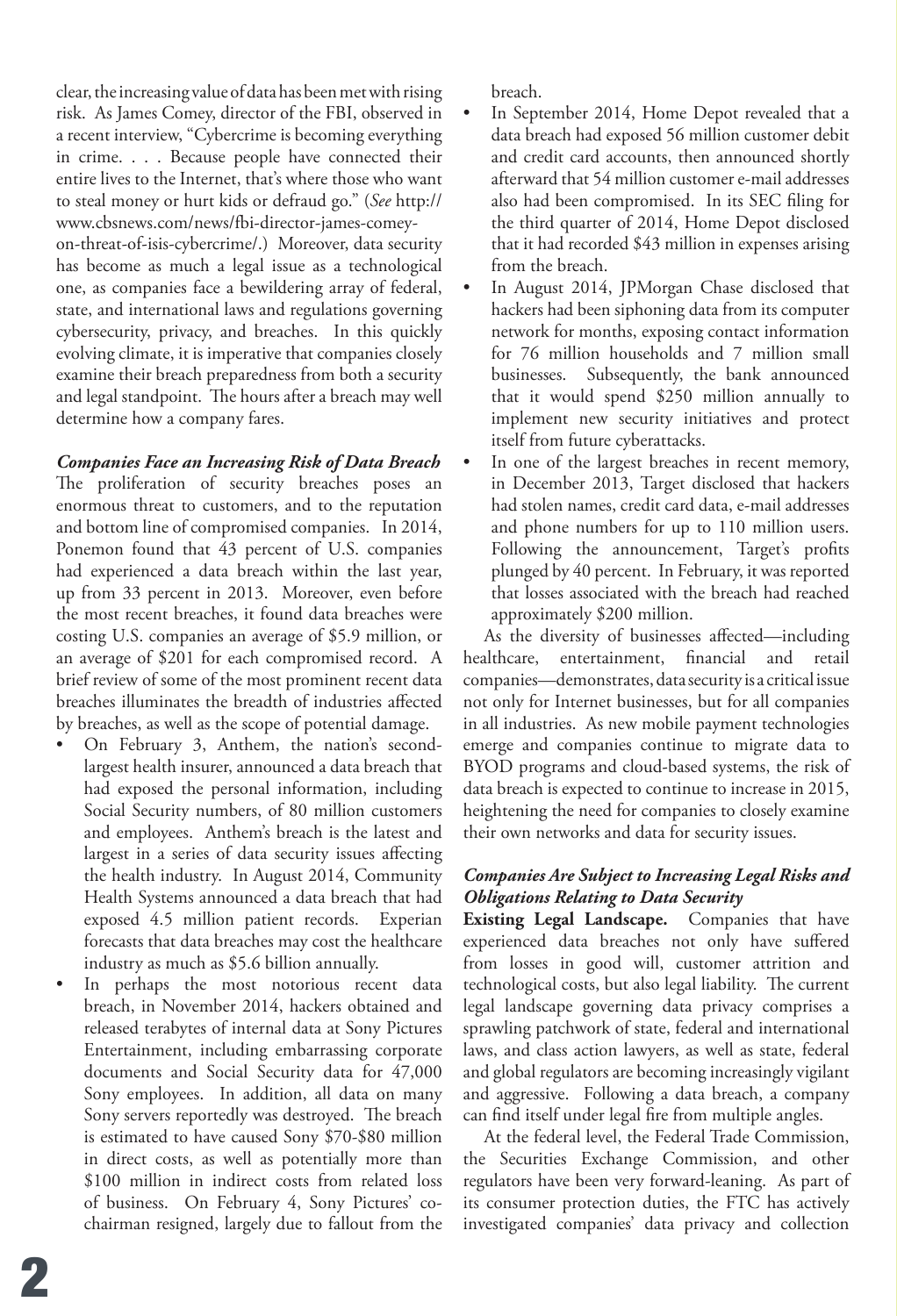policies, levying monetary penalties and requiring companies to implement improved security policies subject to independent monitoring. It also has brought actions under the Fair Credit Reporting Act and the Gramm-Leach Bliley Act following breaches exposing consumers' credit histories and financial data. The SEC's Division of Corporation Finance has issued guidance regarding public reporting requirements for cybersecurity incidents, and Commissioner Luis Aguilar has confirmed that the SEC will hold boards of directors accountable for their companies' cybersecurity risk management policies. Meanwhile, the Financial Industry Regulatory Authority and the SEC's Office of Compliance Inspections and Examinations have begun examining the cybersecurity preparedness of regulated entities, with both bodies releasing reports of their findings and suggested best practices at the beginning

At the state level, state attorneys general have taken an increasingly active role in investigating data breaches and enforcing privacy protections, with multistate investigations currently underway regarding the breaches at Target, Home Depot and JPMorgan Chase. In these cases, states are investigating not only whether proper safeguards of consumer data were in place, but also whether after discovering their breaches, the companies properly notified affected customers. As 47 states have enacted some form of security breach notification statute over the last decade, each with varying timing and threshold requirements, compliance with notification statutes has presented serious issues for companies with widespread consumer bases. These issues are compounded for international companies, as notification statutes in other countries—including in the European Union—impose even more stringent disclosure requirements than those in the United States.

of February.

Finally, every prominent data breach has prompted a flood of consumer class action lawsuits, usually including a combination of negligence, contract, state consumer protection and federal privacy claims. Multiple lawsuits were filed against Anthem and Sony within hours of breach disclosures, and Home Depot disclosed that it has been named in at least 44 consumer lawsuits. Historically, companies have had success defeating consumer claims by challenging standing, arguing that without concrete allegations of actual identity theft, plaintiffs could not demonstrate classwide harm from the mere exposure of their data. Recently, however, courts have shown an increasing willingness to allow such claims to proceed. In September 2014, the Northern District of California permitted a databreach class action to proceed against Adobe, holding that a "credible threat of real and immediate harm" in

the future was sufficient to confer Article III standing on the class. *In re Adobe Sys., Inc. Privacy Litig.*, No. 13 cv-051126, 2014 WL 4379916, at \*6-\*9 (N.D. Cal. Sept. 4, 2014).

**New Legislative Developments.** As data security continues to dominate the national conversation, federal and state lawmakers are rushing to update the existing body of privacy laws. The White House has made data privacy a major priority this term, proposing legislation that would reconcile inconsistent state notification statutes by creating a uniform federal standard for data breach notification. At the same time, California, New York and other states are continuing to amend and broaden their own notification statutes to cover additional entities and forms of data. In the financial sector, state regulators also issuing their own guidelines, and New York's Department of Financial Services recently announced that it would start conducting its own preparedness assessments of banks and insurers. As new laws are proposed and go into effect, it is critical for a company to understand the legal obligations that may apply in each area it does business.

#### *Companies Must Take Proactive Steps to Mitigate Exposure and Ensure Legal Compliance*

It goes without saying that companies should take steps to safeguard customer privacy and to minimize the potential for a data breach. However, given the continued rise in frequency and sophistication of cybercrime, as well as the growing attention to notification requirements, companies must make it an equal priority to prepare themselves to respond when breaches inevitably occur. It is not only the smart thing to do, it is becoming the standard of care.

Given the complicated technical and legal issues involved, data breach preparedness can be a source of anxiety to companies. In Ponemon's 2014 survey, 73 percent of companies reported that they had data breach response plans and teams in place, but only 30 percent believed that their plans were effective. Below are a few high-level guidelines that a company should follow when assessing its readiness for a breach.

**Conduct a Readiness Audit.** At a minimum, a company should assess its legal compliance and infrastructural ability to respond to an attempted breach by conducting a readiness audit. As part of this audit, a company should:

*Map data and backups.* Because the nature of data drives both the level of security and the legal obligations that flow after a breach, a company needs to know what data it has and where it is located. Put simply: the more important data is, the better the security should be. Moreover, in the case of a breach, knowing what was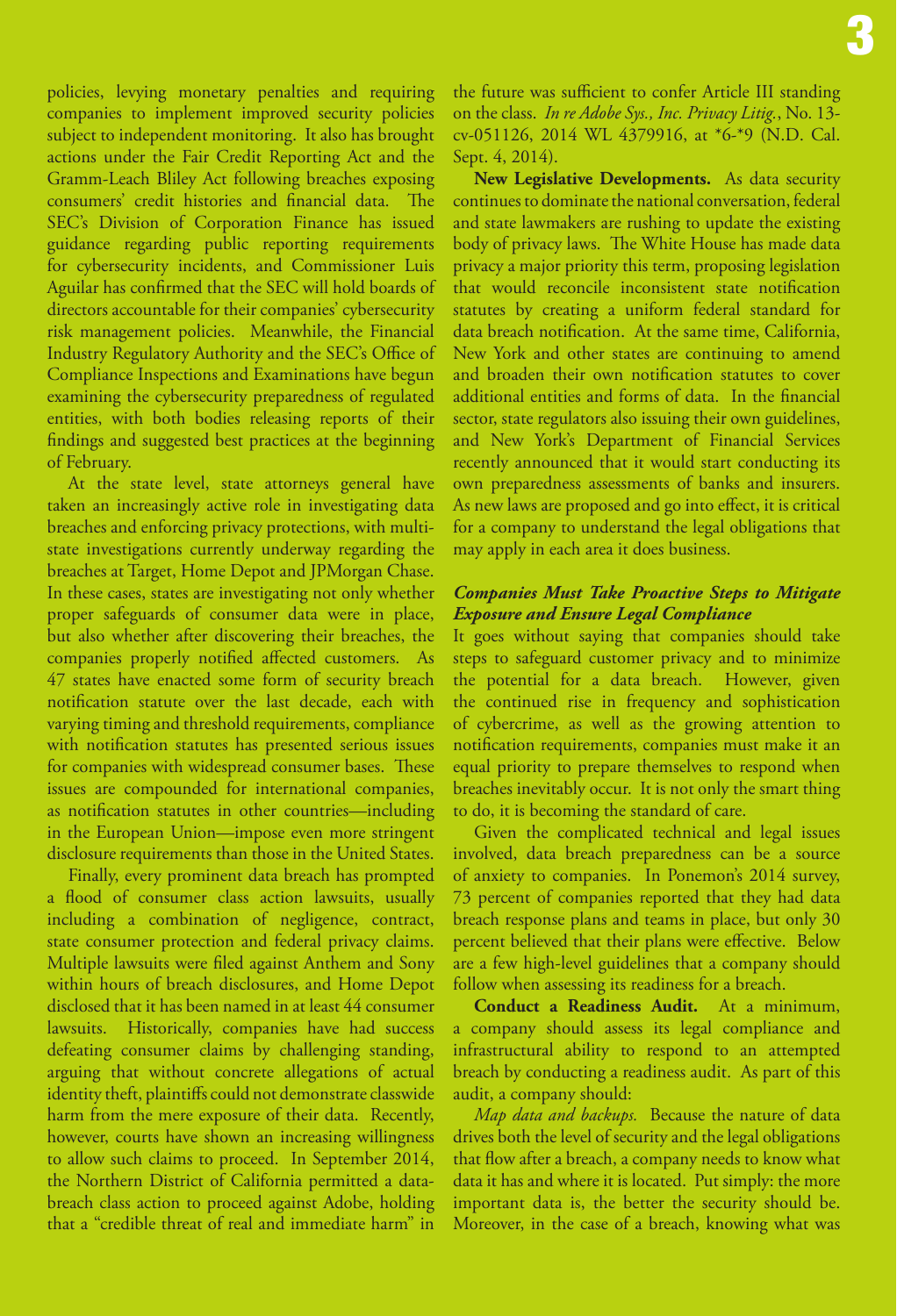taken and where it was collected/located will determine a number of legal obligations. Finally, a company must have a realistic way to restore lost data or take parts of its system offline without causing more problems. Backups need to be done in a way that makes this possible.

*Perform a network security assessment.* Once a system map is in place, regular "penetration testing" must be conducted to identify potential system vulnerabilities. This includes subjecting company employees to phishing tests so that passwords are not inappropriately disclosed. Education is a must, and all employees should be aware of how to observe security precautions and avoid allowing unauthorized access.

*Review insurance policies and contracts.* With the rash of security breaches, insurance policies are now available to cover costs associated with data breaches, including notification, public relations, and resulting legal and liability expenses. Some policies even cover the costs of assessing the company's preparedness for a data breach.

*Monitor the legal landscape.* In view of the everchanging legal landscape, a company should engage legal counsel to identify and assess compliance with the universe of applicable state, federal and international regulations. Because even simple business decisions (*e.g.*, requesting a physical address or changing the way data records are stored) can trigger new obligations in different territories, counsel must be consulted on an continual basis so that companies are accurately informed about their ongoing risks and obligations.

*Maintain law enforcement contacts.* In the event of a significant breach, law enforcement involvement will be necessary to identify and bring to justice the intruders. A company should establish contact with the state and federal law enforcement individuals that have jurisdiction in its industry or geographical area. In the event of a breach, legal counsel should manage any communications with law enforcement.

**Prepare a Cyber Incident Response Plan.** In addition to conducting a readiness audit, a company must have a comprehensive cyber incident response plan to minimize potential losses, keep customers informed on a timely basis, and avoid further legal liability in the event of a breach. Any response plan must assume that all internal systems are compromised. In developing this plan, a company should:

*Prepare a legal response and notification strategy.* A company must have a legal response and notification plan that complies with all applicable notification provisions. Legal counsel should be heavily involved both in drafting the plan and advising during its implementation as to when and where different notification duties may be triggered.

*Prepare a communication strategy.* A company

should have not only an external communication strategy for satisfying notification requirements and customer expectations and needs, but also an internal communication strategy. All parties must be mindful of the risk that non-privileged communications may be subject to discovery in the event of a lawsuit or investigation. Employees or call center representatives should have clear guidance for all communications concerning a breach.

*Prepare a forensic and technical response strategy.* A company should identify all data that must be preserved and collected in the event of a breach. This data will not only be used for troubleshooting, monitoring, and recovery, but also as a record that will be used by regulators, lawyers and law enforcement after a breach. Forensic experts should be engaged to collect and examine the data as internal IT teams focus on restoring systems. To maximize work product and privilege protection,lawyers should hire and direct the forensic experts.

*Designate response officials.* A company should identify key employees who are knowledgeable of each critical area and who will be responsible for executing the response plan. At a minimum, legal counsel, company executives, communications, IT, and HR representatives (if employee actions or information are at issue) should be included.

*Distribute call lists and written response plans.* Once a detailed response plan has been prepared, it should be memorialized and distributed outside of the company's computer systems to all relevant individuals. This should include a laminated call list of all designated response officials so that the plan can be put into effect immediately.

A cyber incident response plan necessarily is a sensitive undertaking, as a company must investigate and repair any breaches while simultaneously keeping customers informed, preserving evidence and cooperating with authorities who may be evaluating the company's security policies and response procedures in real time. It is critical to engage legal counsel not only when preparing the plan but also while executing it, to identify and navigate all potential legal ramifications and to protect attorney-client and work-product privileges.

Quinn Emanuel has a team of lawyers with the experience, knowledge, and relationships to help your company navigate the thicket of issues that accompany a data security incident. In addition, our international presence means Quinn is poised to act on a moment's notice and get in front of any legal issues, no matter where the incident occurs. **Q**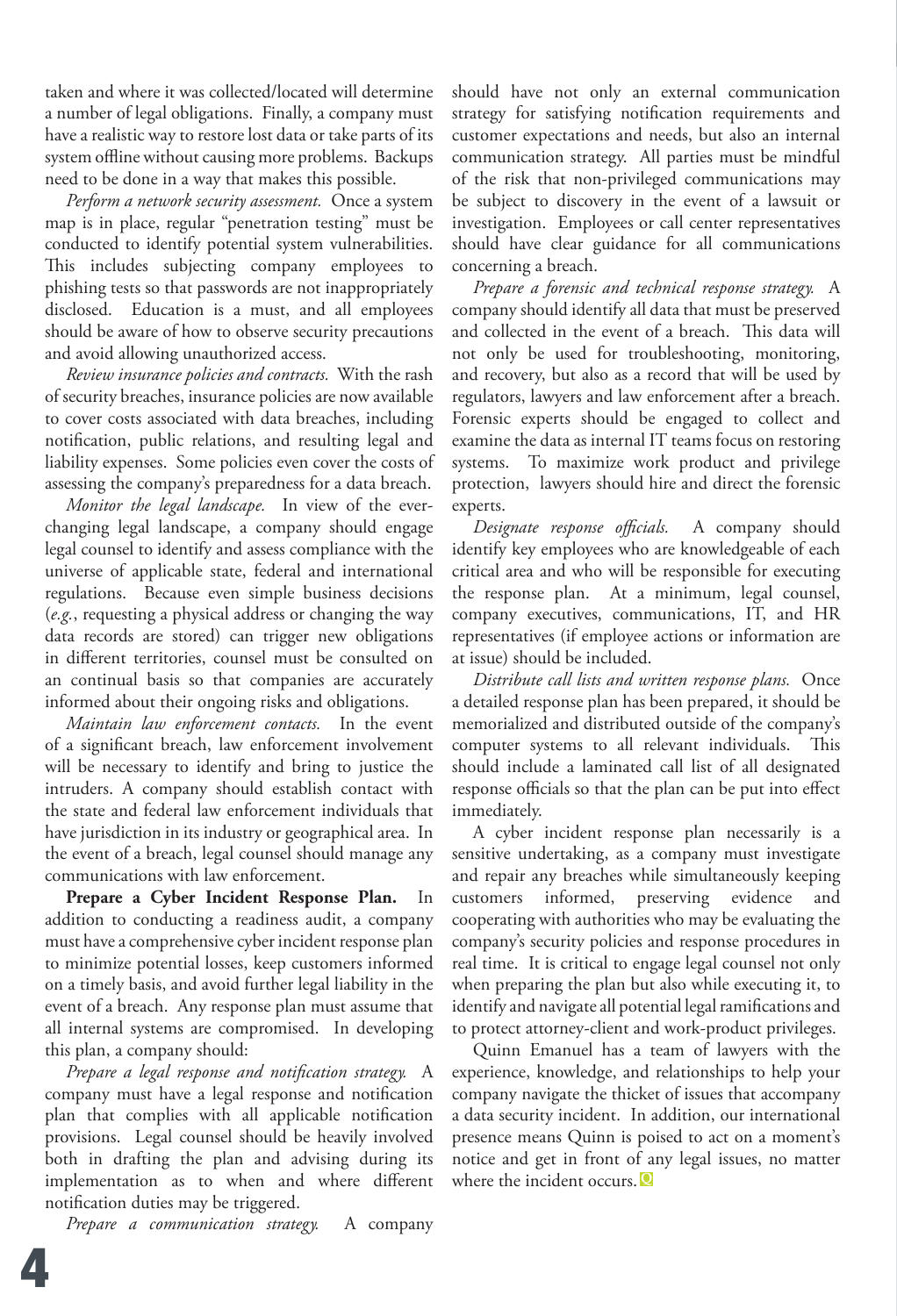## NOTED WITH INTEREST

### **Direct Purchasers and End Payors Accuse Brand Pharma of Delaying Generic Entry**

Americans want access to inexpensive pharmaceutical drugs. This demand must be balanced with the fact that brand-name, innovator pharmaceutical companies typically invest tremendous resources to research and develop new drugs, bring them to market and obtain patent protection for their inventions. To address these often competing interests, Congress passed the Drug Price Competition and Patent Term Restoration Act of 1984, Pub. L. No. 98-417, also known as the "Hatch-Waxman Act," which created a regulatory framework that seeks to balance an incentive to innovate with public access to inexpensive generic drugs.

Specifically, the Hatch-Waxman Act provides generic pharmaceutical companies with a simplified process to compete with innovator pharmaceutical companies through the filing of an Abbreviated New Drug Application ("ANDA"), in exchange for certain exclusivity periods for the innovator. The generic companies are permitted to rely on safety and efficacy studies conducted by the innovator if the generic company can demonstrate that its drug is "bioequivalent" to the approved innovator drug product. 21 U.S.C. § 355(j)(2)(A). ANDA filers also generally seek to have their product deemed "ABrated," which means their drug is pharmaceutically equivalent to the brand-name drug. Without this rating, a pharmacy may not automatically substitute a generic drug for a brand-name drug.

However, the ANDA process does not always work quickly, and direct purchasers and end payors for pharmaceuticals have recently asserted several class action lawsuits against innovator drug companies alleging that certain of the innovators' actions are subject to antitrust liability because they result in delayed generic market entry. Innovators have responded to these actions by moving to dismiss, seeking to halt what they perceive as baseless antitrust actions before they even start. This scenario played out recently in *In re Suboxone (Buprenorphine Hydrochloride and Naloxone) Antirust Litigation*, MDL No. 2445.

There, the direct purchasers and end payors (the "Plaintiffs") alleged that Reckitt Benckiser, Inc. ("Reckitt") violated the Sherman Act and several state laws by engaging in three acts to delay the entry of a generic version of its Suboxone product: (1) a "product hopping" scheme; (2) the filing of a "sham" Citizen Petition; and (3) refusing to give favorable terms in a negotiation with the generics (the "duty to deal" claim). On December 3, 2014, the District Court for the Eastern District of Pennsylvania issued an Opinion permitting discovery to go forward on the "product

hopping" and "sham" Citizen Petition claims, but dismissing the Plaintiffs' duty to deal claim. *Id.*, Slip Op. (D.I. 97) (E.D. Pa. Dec. 3, 2014). Reckitt has moved for reconsideration of the Court's denial on the "product hopping" and "sham" Citizen Petition claims.

#### *Product Hopping*

The Plaintiffs alleged that Reckitt engaged in a product hopping scheme by switching from a tablet to a film version of Suboxone. *Id.* at 1. Reckitt pulled its tablets from the market in favor of the film, asserting that the tablet presented safety concerns regarding accidental pediatric exposure, which the film solved. *Id.* at 5. The Plaintiffs characterized Reckitt's safety concerns as "a fraudulent sales and marketing campaign against the tablet for the purpose of diverting sales from the tablet." *Id.* The Plaintiffs complained that Reckitt's switch to a Suboxone film would delay generic entry because: (1) the patent for the Suboxone film extends until September 2023; and (2) generic Suboxone tablets cannot be AB-rated to the film form and, therefore, a pharmacist cannot automatically substitute the generic tablets for a prescription to the brand-name film. *Id.* The Court found that the "facts presented sufficiently allege that the disparagement of the Suboxone tablets took place alongside 'coercive measures'" and, thus, denied Reckitt's motion to dismiss the "product hopping" claims. *Id.* at 18-22.

#### *"Sham" Citizen Petition*

Reckitt's safety concerns regarding the Suboxone tablets also led it to file a Citizen Petition with the FDA, asking the FDA not to approve generic versions of the Suboxone tablet until the FDA made several safety conclusions regarding the pending ANDAs seeking approval to market generic tablets. *Id.* at 7-8. The Plaintiffs alleged the Petition was a sham because the FDA did not have the authority to enforce any of Reckitt's safety requests and because Reckitt was allegedly taking actions inconsistent with what it asked for in the Citizen Petition. *Id.* at 8-9. The Plaintiffs also noted that the ANDAs were approved immediately after the Citizen Petition was denied. *Id.* at 9. The Court agreed with the Plaintiffs, finding that they plausibly pleaded that Reckitt used the Citizen Petition to interfere with the ANDA approvals, and "plausibly pleaded that the Petition was objectively baseless in that no reasonable litigant could have realistically expected success on the merits." *Id.* at 31-32. Thus, the Court denied Reckitt's motion to dismiss these claims.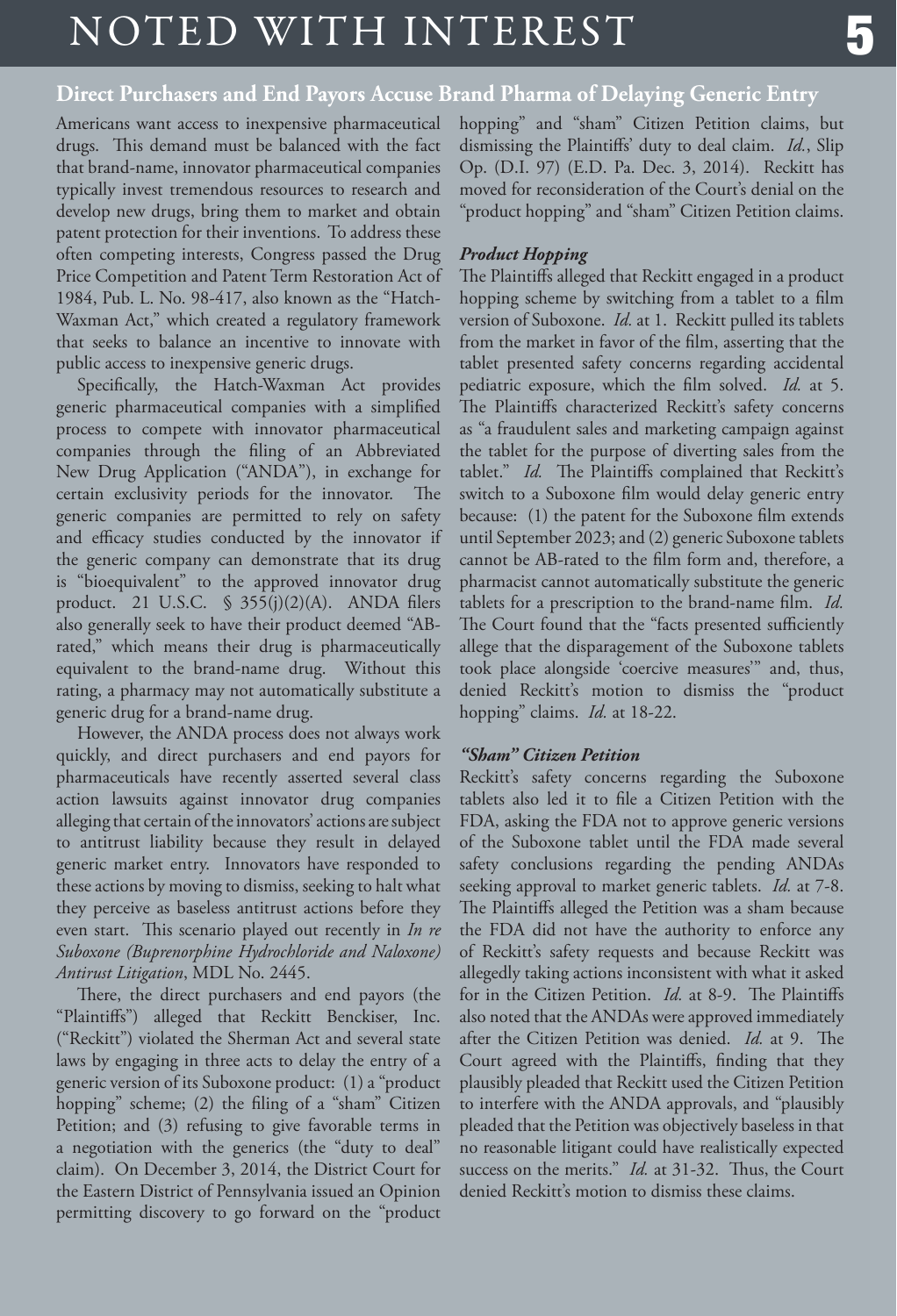## NOTED WITH INTEREST (cont.)

#### *Duty to Deal*

The FDA approved a Risk Evaluation and Mitigation Strategy, or "REMS," for Suboxone tablets based on the concern of pediatric exposure. *Id.* at 6. The FDA, then, ordered the ANDA filers to collaborate with Reckitt on a Single Shared REMS ("SSRS") that would control the distribution of both generic and branded Suboxone products. But the Plaintiffs alleged, pursuant to 21 U.S.C. § 355-1(f)(8), that Reckitt was attempting to use its REMS "to block or delay approval of" their ANDAs, and unlawfully maintain monopoly power. *Id.* at 27. Specifically, they alleged that Reckitt refused to attend SSRS meetings, insisted on conditions the generic manufacturers found unreasonable, and refused to disclose confidential information from its own REMS. *Id.* at 7.

The district court held that 21 U.S.C. § 355-1(f) (8) does not create an antitrust duty to deal in the context of negotiations for a SSRS, especially where the branded company's REMS does not prevent generics from obtaining samples of the brand-name drug for bioequivalence testing. The Court further held that, to the extent that  $\S 355-1(f)(8)$  does create a duty to deal, the statute also "provides for increased FDA oversight and diminishes the need for antitrust scrutiny." *Id.* at 29. Thus, the Court granted Reckitt's motion to dismiss the duty to deal claims.

This case is one of several recent filings where end purchasers and payors have raised these and similar issues. This is the first opinion to issue, and Reckitt's motion to reconsider remains pending, so the ruling does not necessarily indicate what this and other courts will do in the future. That said, there is a growing trend indicating that end purchasers and payors will continue bringing these types of claims against innovator pharmaceutical companies. Those companies should monitor the developing case law and be advised of the potential pitfalls it may raise. **Q**

## PRACTICE AREA NOTES

#### Patent Litigation Update

*Supreme Court to Review Good Faith Defense to Patent Inducement Claims.* Last month in *Commil USA, LLC v. Cisco Systems, Inc.*, 720 F.3d 1361 (Fed. Cir. 2013), *cert. granted in part*, No. 13-896, 2014 WL 318394 (U.S. Dec. 5, 2014), the Supreme Court granted review of the Federal Circuit's decision in *Commil USA, LLC v. Cisco Sys.*, 720 F.3d 1361 (Fed. Cir. 2013). The Court will address whether the Federal Circuit erred in holding that a defendant's belief that a patent is invalid is a defense to induced infringement under § 271(b). This is the latest in a line of decisions originating from *DSU Medical Corp. v. JMS Co.*, 471 F.3d 1293 (Fed. Cir. 2006). In that case, the Federal Circuit resolved a split in its precedent over the level of intent required to establish active inducement in patent infringement cases. Prior to *DSU*, the Federal Circuit applied both a general and specific intent standard. Under its general intent standard, the Court required that a defendant intend to engage in acts (such as selling a potentially infringing component of an infringing product) that ultimately resulted in direct infringement, apparently without regard to whether the defendant knew its acts would result in direct infringement. Under its specific intent standard, the Court required an additional showing that the defendant actually knew or should have known that its acts would result in direct infringement. In *DSU*, the

Federal Circuit decided, *en banc*, to apply the specific intent standard. The Federal Circuit also held that an accused infringer's good faith belief of non-infringement can be used to establish of a lack of intent. In *DSU,*  an opinion of counsel was successfully used to establish that an accused infringer had a good faith belief that the accused products did not infringe, and could therefore not be held liable for inducement.

In *Commil*, the Federal Circuit expanded the boundaries of this "good faith belief" to include invalidity. Specifically, the Federal Circuit found that a good faith belief that the asserted patent was invalid (for example, by relying on an opinion of counsel) could provide a basis for negating intent. Reasoning that "one cannot infringe an invalid patent," the majority concluded that one could have knowledge of the existence of a patent and induce others to infringe it, yet still lack the intent for induced infringement through a "good-faith belief that the patent is not valid." The Federal Circuit made clear that a finding of a good faith belief of invalidity does not preclude a finding of induced infringement, but is evidence that should be considered by the fact-finder.

Following a denial by the Federal Circuit to reconsider its decision, Commil, the patentee, filed a petition for writ of certiorari in January 2014. Last month, the U.S. Supreme Court granted certiorari on the first issue presented in Commil's petition: whether the Federal Circuit erred in holding that a defendant's belief that a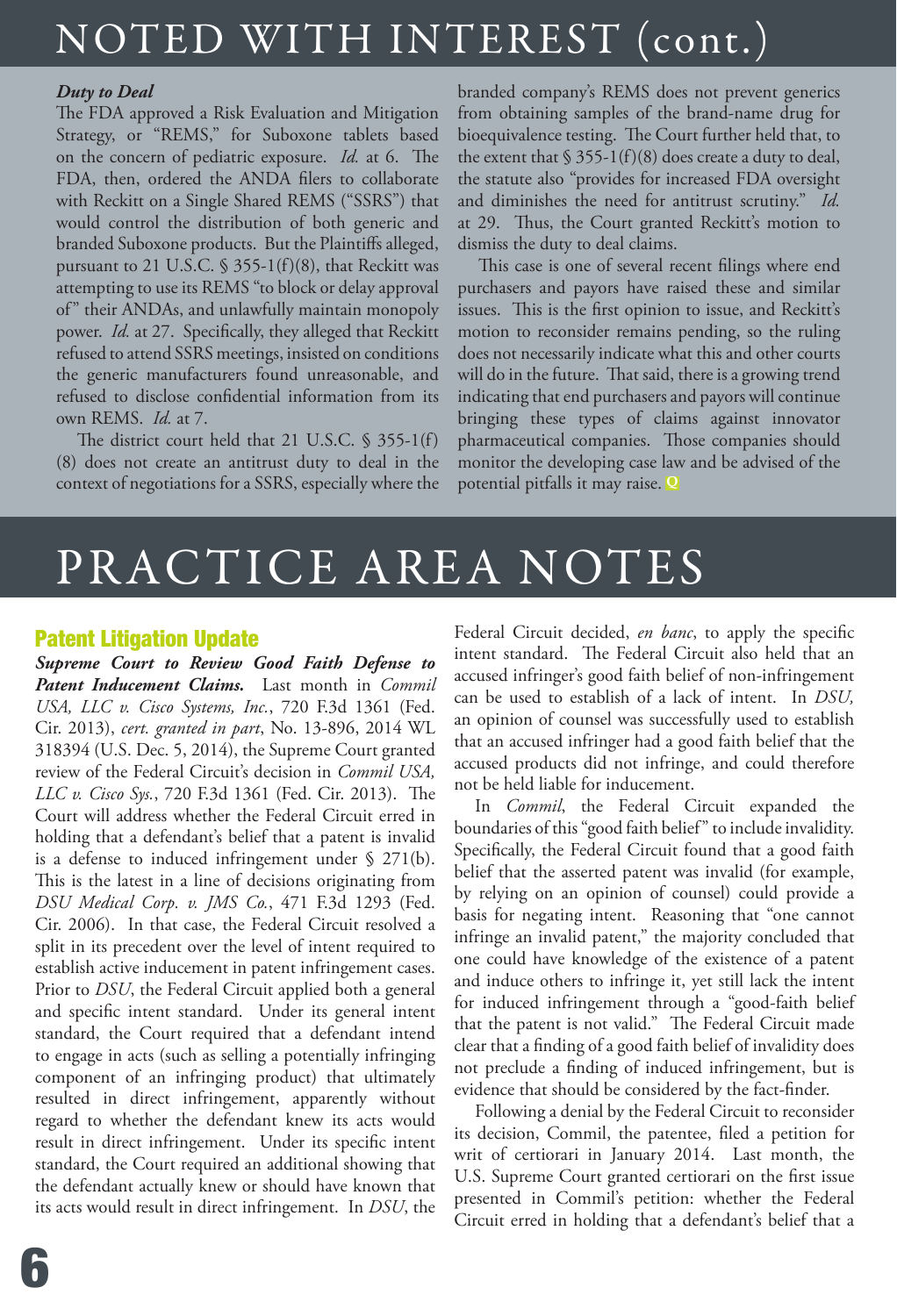patent is invalid is a defense to induced infringement under § 271(b). In its petition, Commil argued that the decision created a new good faith defense that would "dramatically weaken the Patent Act's provision of liability for inducing infringement." Commil also protested that the decision would dramatically increase the costs of litigation and make it too easy for defendants to escape patent infringement claims.

Cisco, the defendant, countered that there is no principled distinction between a good faith belief of non-infringement and a good faith belief of invalidity. Because a good faith belief of non-infringement negates intent under *DSU Medical Corp. v. JMS Co.*, the same principle should apply to a good faith belief of invalidity.

The solicitor general, after being asked by the Supreme Court to weigh in on Commil's petition, filed an amicus brief in October 2014 agreeing with Commil that the opinion warranted review because "that holding is inconsistent with the Patent Act's text and structure, and it may undermine Section 271(b)'s efficacy as a means of deterring and remedying infringement."

#### Entertainment Litigation Update

**United States v. Dish Network LLC:** *The Increasing Risks of Liability for Authorized Dealers.*An Illinois district court issued an important ruling under the Telephone Consumer Protection Act and other telecommunications laws in December, adopting an inclusive view of companies' liability for non-compliant telemarketing by affiliated third parties. The Court granted partial summary judgment to the government on claims that Dish Network LLC ("Dish") was liable for the acts of its authorized dealers. The case is an illustration of the increasing risk to companies that use purported independent contractors in an attempt to shield themselves from liability.

The federal government and four states alleged that Dish Network—on its own, through telemarketing vendors, and importantly through authorized retailers who conduct telemarketing—caused tens of millions of calls to be made in violation of the Telephone Consumer Protection Act, Telemarketing Consumer Fraud and Abuse Prevention Act, FCC and FTC Rules and state statutes. The prohibited conduct, primarily, was calling people on the National Do Not Call Registry.

Dish Network generally acknowledged responsibility for the conduct of telemarketing vendors as its agents, but contested vicarious liability for the telemarketing activities of authorized retailers, which it argued were independent contractors and not agents as a matter of law. However, the court disagreed in three respects, highlighting the evolving ways in which a company may become liable for the conduct of third party business

affiliates, including independent contractors.

First, during the litigation, the parties petitioned the FCC to interpret a rule imposing liability on the seller for calls made to Do Not Call registrants on its behalf. The FCC determined that sellers could be liable for improper calls under federal common law principles of agency that not only include formal agency but also a broad range of other agency theories such as apparent authority and ratification. The court reviewed Dish's retailer contracts which defined retailers as independent contractors—and concluded that factors like Dish's ability to make and change retailer program rules suggested agency.

Second, the Telemarketing Sales Rule ("TSR") prohibits giving substantial assistance to a telemarketer where one knows or consciously avoids knowing that the telemarketer is violating the TSR. Concerning one authorized retailer, the court found Dish had responded promptly when it learned of TSR violations and could not be liable. Concerning another, however, the court found Dish had indications that the retailer was violating the TSR and continued to do business with it.

Finally, the TSR imposes liability where a seller "causes" a telemarketer to call individuals on the Do Not Call Registry to sell the sellers' products. The FTC's interpretation of "causes," to which the court deferred, requires only that the seller retained the retailer, the seller authorized the retailer to sell its products, and the retailer made prohibited calls. As Dish had permitted certain retailers to sell Dish products through telemarketing, the court granted summary judgment against Dish on liability, finding Dish liable for over 57 million improper calls. The number of authorized dealers, compared to the number of Dish's vendor agents who made those calls was a significant consideration: Dish and its vendor agents made 5.2 million calls; Dish's authorized retailers made the remaining 51.8 million.

The case name is *U.S., et al. v. Dish Network LLC*, case number 3:09-cv-03073 in the U.S. District Court for the Central District of Illinois.

### International Arbitration Update

*Accounting for "Country-Risk" in Assessing Damages in Investor-State Arbitration:* **Gold Reserve Inc. v. Bolivarian Republic of Venezuela***, ICSID Case No. ARB(AF)/09/01, Award (Sept. 22, 2014).*The careful treatment of the parties' valuation submissions in this Award provides valuable insight into the approach to valuation of natural resource assets in the context of investor-state arbitration.

An arbitral tribunal under the auspices of the International Centre for Settlement of Investment Disputes ("ICSID") recently awarded the claimant Canadian mining company over U.S. \$713 million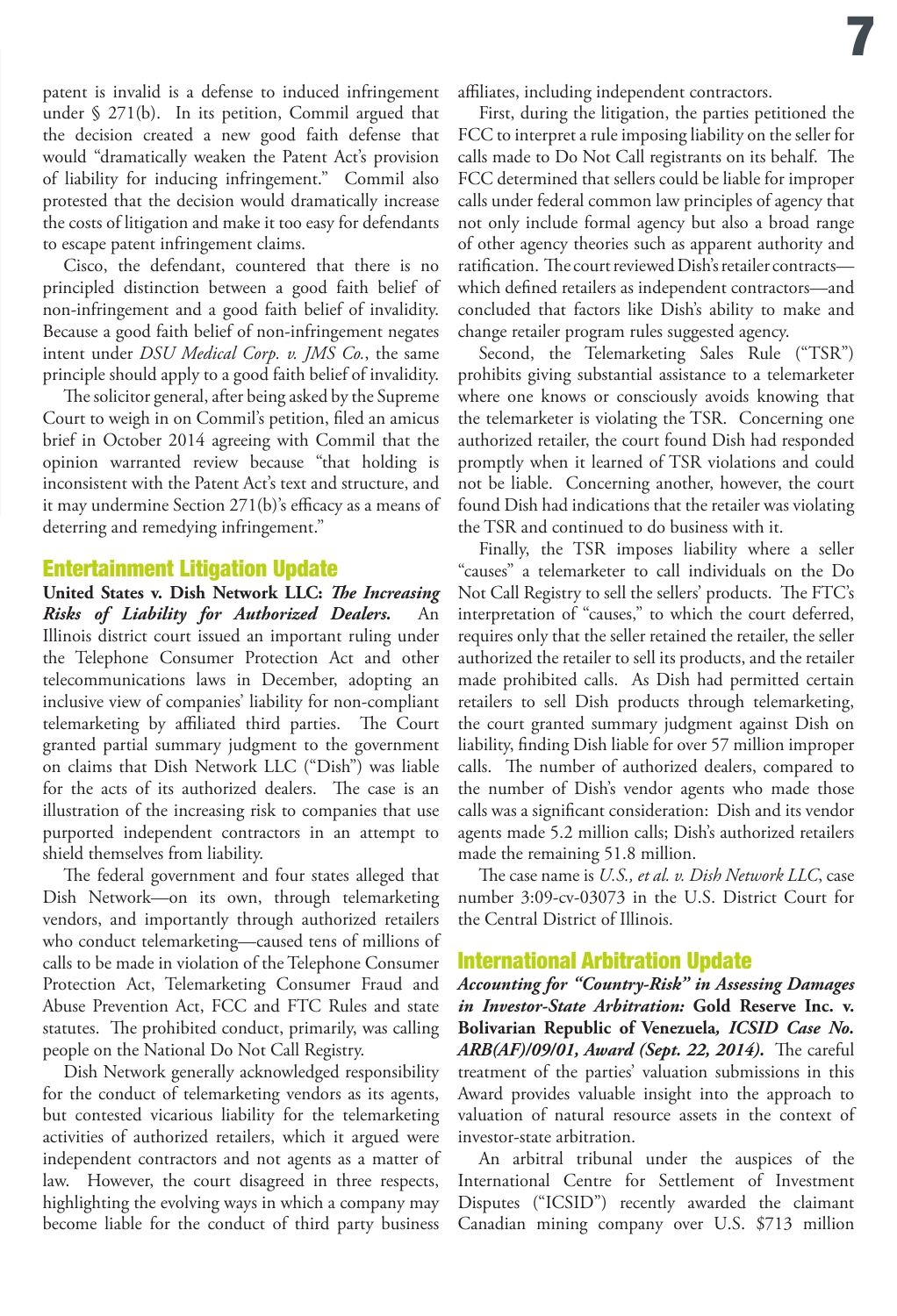# PRACTICE AREA NOTES (cont.)

in damages for violations of the Canada-Venezuela bilateral investment treaty (the "Agreement Between the Government of Canada and the Government of the Republic of Venezuela for the Promotion and Protection of Investments", dated July 1, 1996 and in force January 28, 1998, or the "BIT"), for wrongful termination of its mining concessions, as well as pre- and post-award interest and a portion of its costs.

Gold Reserve owned two mining concessions in Venezuela conferring upon it the right to extract gold, copper and molybdenum, with "mineral reserves… estimated to be 9.087 million ounces of gold and 985 million pounds of copper". Gold Reserve had invested approximately U.S. \$300 million in developing the project, but it had not yet commenced commercial mining when Venezuela wrongly rejected a request to extend one concession at the expiry of its initial term, and purported to terminate both.

Gold Reserve commenced proceedings for breach of the BIT under the ICSID Additional Facility rules. The Tribunal found Venezuela to be liable for breach of the BIT by denying Gold Reserve's "due process rights by failing to initiate a specific administrative procedure to revoke the extensions" of Gold Reserve's concessions.

The Tribunal's valuation of Gold Reserve's investment relied on the principles of public international law established by the Permanent Court of International Justice in the *Chorzów Factory* case, namely that "reparation should as far as possible eliminate the consequences of the illegal act and re-establish the situation which would, in all probability, have existed if that act had not been committed." To calculate the damages required to achieve this effect, the Tribunal adopted a discounted cash flow "DCF" analysis to determine the market value of the concessions at the date of the treaty breach. The Tribunal's approach to the country risk premium applicable in this analysis is particularly noteworthy.

Although both parties' experts agreed that the discount rate to be applied should reflect the claimant's weighted average cost of capital "WACC", the parties disagreed over several elements of its calculation. As the Tribunal noted, "the largest discrepancy concerned the country risk premium applied as part of the cost of equity." Gold Reserve asserted a country risk premium of 1.5% and Venezuela advanced rates between 6.7% and 16.4%. The discrepancy was due in part to Venezuela's financial expert applying a risk premium that "took account of Venezuela's policies at the time, including the President's policy of ousting North American companies from the mining sector, thus increasing the risk significantly."

The Tribunal agreed with Gold Reserve's expert, who contended that it "was not appropriate to increase the

country risk premium to reflect the market's perception that a state might have a propensity to expropriate investments in breach of BIT obligations." Although finding the risk premium advanced by Gold Reserve's expert too low (because it posited a "but for" scenario in which the host State would not misuse its sovereign power), the Tribunal found that Venezuela's risk premium was too high because it "include[d] some element reflective of the State policy to nationalise investments". The Tribunal ultimately adopted a country risk premium of 4%, explaining that this rate was reasonable "but has not been over-inflated on account of expropriation risks".

This analysis may be contrasted with another recent ICSID award, in *Exxon Mobil v. Bolivarian Republic of Venezuela*, ICSID Case No. ARB/07/27, Award, (Oct. 9, 2014), also stemming from the late President Chávez's nationalization policies. In that case, the Tribunal stated that it "…considers that the confiscation risk remains part of the country risk and must be taken into account in the determination of the discount rate." For some commentators the *Exxon Mobil* Tribunal's reasoning might inadvertently encourage a host State to create a higher perception of expropriation risk in the markets, by political acts or statements, prior to expropriating a strategic asset in the hope of lowering its exposure on damages in the event that it is later sued.

#### Asia-Pacific Litigation Update

*Injunctive Relief for SEPs Limited in Japan.* Japan appears to be limiting injunctive and exclusionary relief for holders of Standard Essential Patents (SEPs) encumbered by Fair, Reasonable and Non-Discriminatory (FRAND) licensing terms. On May 16, 2014, Japan's Grand Panel of the IP High Court issued a decision holding that a holder of FRAND encumbered SEPs was not entitled to a preliminary injunction but was prima facie entitled to damages.

Injunctions are commonly granted in Japan as a matter of law following a finding of patent infringement. On February 28, 2013, however, after holding that certain electronic devices infringed FRAND-encumbered SEPs, the Tokyo District Court dismissed the petition for a preliminary injunction. (Case 38969 (wa), 2011; Case 22027 (yo), 2011; and Case 22098 (yo), 2011). The Tokyo District court held that the patent owner was not entitled to injunctive relief as well as damages because its misconduct during licensing negotiations constituted an abuse of rights. The court ruled that, as a FRANDencumbered SEP holder, the patentee had violated its duty to negotiate in good faith. This was the first time that a Japanese court used the abuse of rights doctrine to deny an SEP holder's right to seek damages and injunctive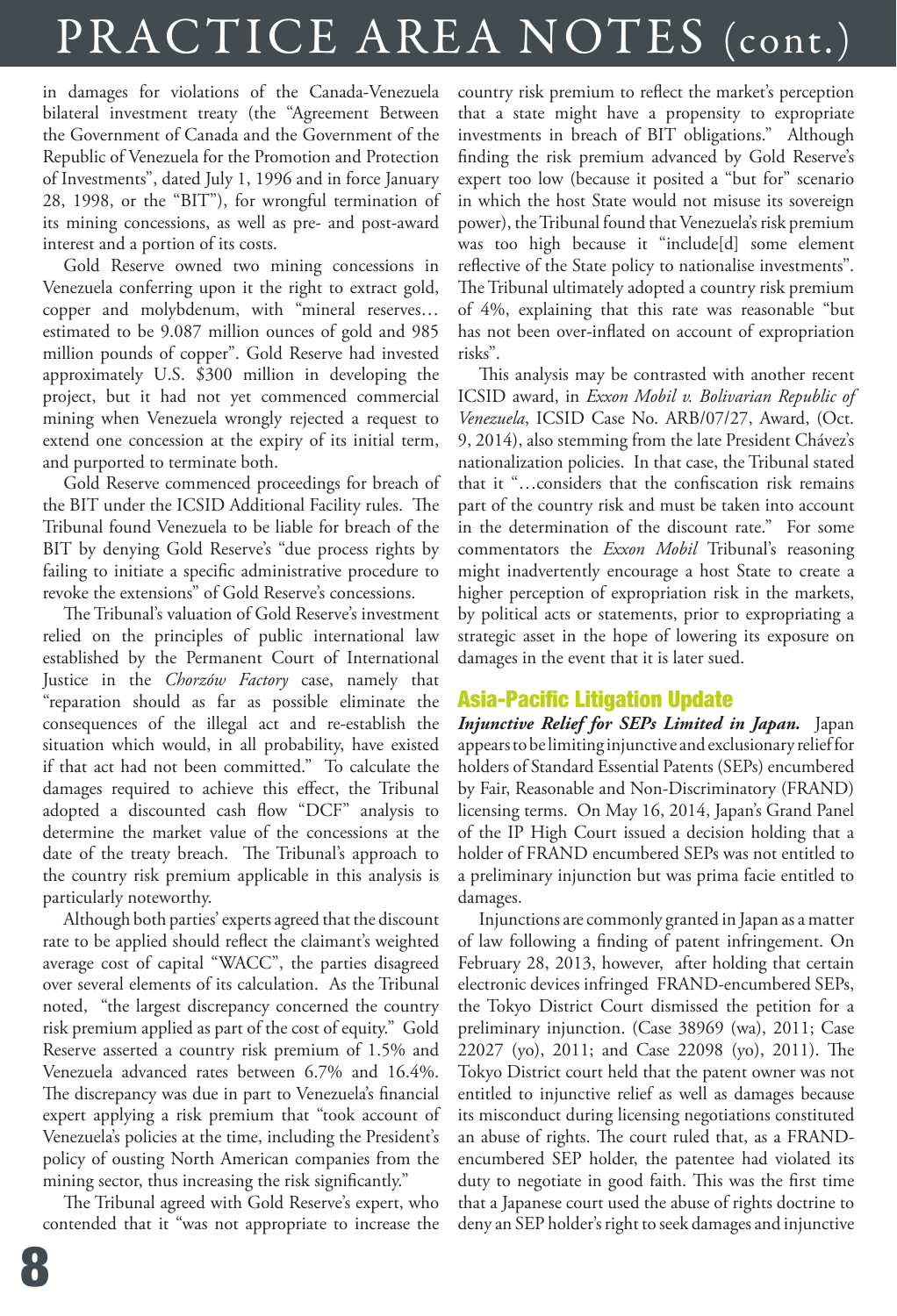relief. The patent owner appealed the decision.

On May 16, 2014, the Grand Panel of the IP High Court upheld the Tokyo District Court's decision dismissing the petition for a preliminary injunction but decided differently with respect to damages. (Case 10043 (ne), 2013; Case 10007 (ra), 2013; and Case 10008 (ra), 2013). The IP High Court held that the SEP holder was prima facie entitled to damages for patent infringement. However, the court found that the patent holder could not seek damages or relief in excess of any FRAND license fee because such damages or relief would be an abuse of rights.

Before issuing its decision, the IP High Court sought and received public comment as to whether injunctions and damages should be restricted for FRAND-encumbered SEP holders. According to expert commentators, the court's request for public comment was without precedent or basis in the Japan Civil Procedure Code. The 58 public comments received by the IP High Court is another aspect that makes this case extraordinary and significant for patent litigation practice going forward in Japan.

*Trading Down Under.*Australia has traditionally been an outward facing nation. The combination of a small population on a large continent has led to an export driven economy, and as such, Australia has placed great emphasis on trade arrangements. These arrangements were greatly augmented last year by a raft of trade agreements concluded with three of Australia's top four trading partners.

China-Australia FTA: China is Australia's largest twoway trading partner. Negotiations for the FTA concluded in November 2014, and the parties are now working towards signature.

Japan-Australia EPA: Japan is Australia's second largest two-way trading partner. The Economic Partnership Agreement entered into force on January 15, 2015.

two-way trading partner. The FTA entered into force in December 2014.

These agreements are important in their own right. Quite apart from Australia being one of only a handful of western countries to negotiate a FTA with China, Australia has now concluded agreements with countries accounting for more than 60% of its bilateral trade.

However, the investment provisions in these agreements are of particular interest. This is because they represent a major shift in the Australian Government's position. In 2011, Philip Morris brought a claim against Australia under the Hong Kong-Australia Bilateral Investment Treaty. This claim arose from Australian legislation mandating that cigarettes only be sold in plain packages. As a result of Philip Morris' claim, the Australian Government publicly announced that it was modifying its negotiating stance so that future investment and trade agreements would not contain clauses permitting investors to bring claims directly against host states ('ISDS Clauses').

That position has changed. The Korea-Australia FTA includes an ISDS Clause. Likewise, although the negotiated text of the China-Australia FTA has not been released, it is also understood to contain an ISDS Clause. The Japan-Australia EPA did not contain an ISDS Clause; but the parties agreed to review that position if Australia subsequently agrees to an ISDS Clause with another country—as it has done with China.

Australia seems to be now firmly back on the investorstate arbitration bandwagon. Given the concerns many companies have about investing in China, it seems likely that some companies will structure their investments in China through Australia, and that the ISDS Clause in the China FTA will be put to use. Australia's trade agreements may well have an oversized impact on investment arbitration in the region. Close attention will now be paid to the near-final negotiations of the Trans-Pacific Partnership. **Q**

Korea-Australia FTA: Korea is Australia's fourth largest

#### Quinn Emanuel Adds London Based Competition Star Boris Bronfentrinker to Its Global Competition Group

Boris Bronfentrinker, a specialist in antitrust and competition law, has joined Quinn Emanuel as a partner based in the firm's London office. Mr. Bronfentrinker also has extensive experience with general commercial disputes and managing internal investigations. He was formerly a partner at Hausfeld LLP and before that, spent seven years as a member of Freshfields Bruckhaus Deringer's competition practice, primarily representing defendants. He brings to the firm a unique perspective, having significant experience in representing both

claimants and defendants in competition litigation. Mr. Bronfentrinker has represented clients in both the English High Court and the Competition Appeal Tribunal, as well as coordinating competition litigation claims in other jurisdictions. He also has experience with general commercial disputes and managing internal investigations. Mr. Bronfentrinker has degrees in both Law (*first class honors*) and Economics from the University of Sydney as well as a postgraduate degree in EC Competition Law from King's College, London. **Q**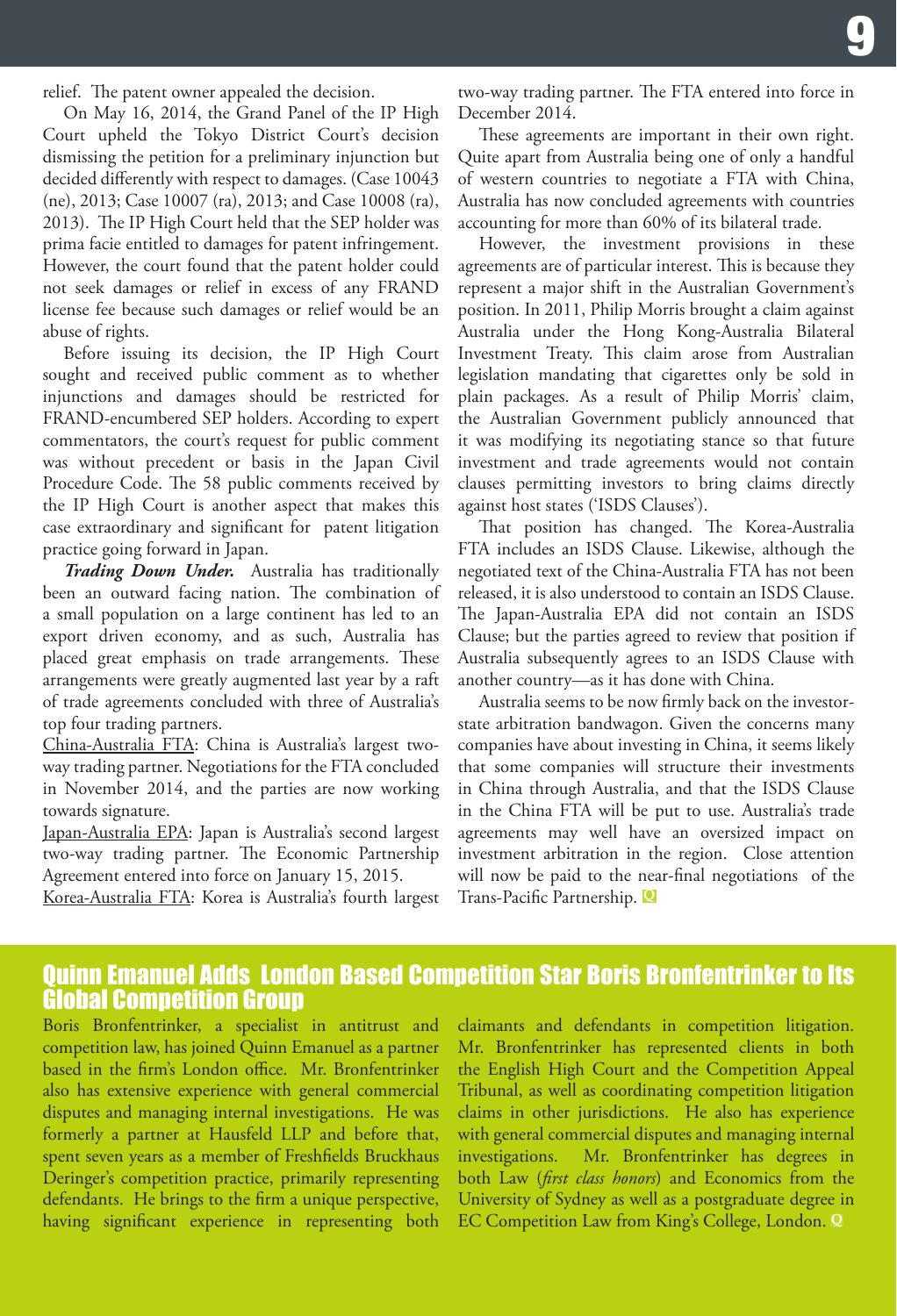# VICTORIES

#### **Court Stays Lawsuit Against IBM Resolution** of **International Arbitration Involving an IBM Subsidiary**

On November 14, 2014, the U.S. District Court for the Southern District of New York stayed an action filed against International Business Machines Corporation ("IBM") by Iusacell, S.A. de C.V. ("Iusacell") on the ground that the action involved common issues with those to be determined in an International Chamber of Commerce arbitration now pending between Iusacell and IBM's Mexican subsidiary, IBM de México, Comercialización y Servicios, S. de R.L. de C.V. ("IBM México"). The Court also declined Iusacell's bid to take discovery while the stay is pending.

IBM México commenced an arbitration against Iusacell in Mexico City pursuant to the mandatory arbitration provision in the parties' Master Services Agreement ("MSA"), and Iusacell counterclaimed. While the arbitration was pending, Iusacell filed a related action in federal court in New York against IBM, which was not a party to the MSA, not a signatory to an arbitration agreement, and not a party to the arbitration. Iusacell's New York allegations against IBM mirrored those it advanced in the arbitration.

Quinn Emanuel represented IBM and moved to stay the New York action, relying on the New York court's inherent, discretionary authority to stay an action involving a nonparty to a pending arbitration on the ground that resolution of the issues in the arbitration may be determinative of issues in the case. Rejecting Iusacell's argument that the propriety of a stay of the New York action should be determined under Mexican law, the Court concluded that IBM had satisfied the "heavy" burden of establishing that a stay is warranted. IBM showed that there are issues common to the arbitration and the court proceeding, and that those issues will be finally determined by arbitration. And IBM further demonstrated to the Court's satisfaction that it had not and would not take any steps to hamper the progress of the arbitration, that the arbitration may be expected to conclude within a reasonable time, and that any delay that might occur as a result of stay would not work undue hardship on Iusacell.

The Court's decision contains at least four important lessons for practitioners.

*First*, U.S. courts are understandably suspicious of the motivations behind claims against nonparties to an arbitration agreement that duplicate the claims at issue in a pending arbitration. And the more the party opposing the stay emphasizes its desire to use the court case to obtain discovery, the more pronounced those suspicions may become. As the Court noted, "it is hard not to conclude that Iusacell's motivation for pursuing this action now is to gain tactical advantage in the arbitration."

**Second**, courts will look closely at whether the positions taken by the parties in the arbitration are consistent with those taken in stay proceedings. The Court concluded, for example, that an agreed arbitration schedule with approximately a two-year timeline to decision was reasonable in light of the amount at stake and the complexity of the issues. In reaching that conclusion, the Court emphasized that the arbitration schedule was consistent with Iusacell's preferences and proposed schedule, and that Iusacell had rejected an IBM México proposal that would have deleted from the arbitration agreement a procedural provision that Iusacell contended could generate potential delay.

*Third*, a stay decision need not be based on a conclusion that the arbitrators will resolve each and every issue in the related lawsuit. Thus, the fact that the arbitrators might not reach the Mexican law claim that Iusacell had asserted against IBM México in the arbitration and against IBM in the lawsuit did not counsel against a stay, where it was clear that the arbitrators would address the underlying premise of that claim, which involved IBM México's performance under the MSA.

And, *fourth*, a party's assertion of colorable defenses in the arbitration—including defenses that might limit the scope of the arbitration or the availability of discovery from the party seeking the stay—is not the equivalent of an attempt to hamper the arbitration. For example, the fact that IBM declined agreement to comply with discovery demands as though it was a party to the arbitration when the arbitral tribunal would not compel discovery of nonparties was not an obstruction of the arbitration.

## **Fourth Circuit** *En Banc* **Removal Victory for Colgate**

In November 2014, the firm obtained a significant and ground-breaking victory for Colgate-Palmolive Co. in the U.S. Court of Appeals for the Fourth Circuit. That court, sitting *en banc*, became the first appellate court to hold that federal district courts have authority to vacate orders remanding cases to state court where those orders were procured by fraud, misrepresentations, or other misconduct.

The appeal arose after plaintiffs filed actions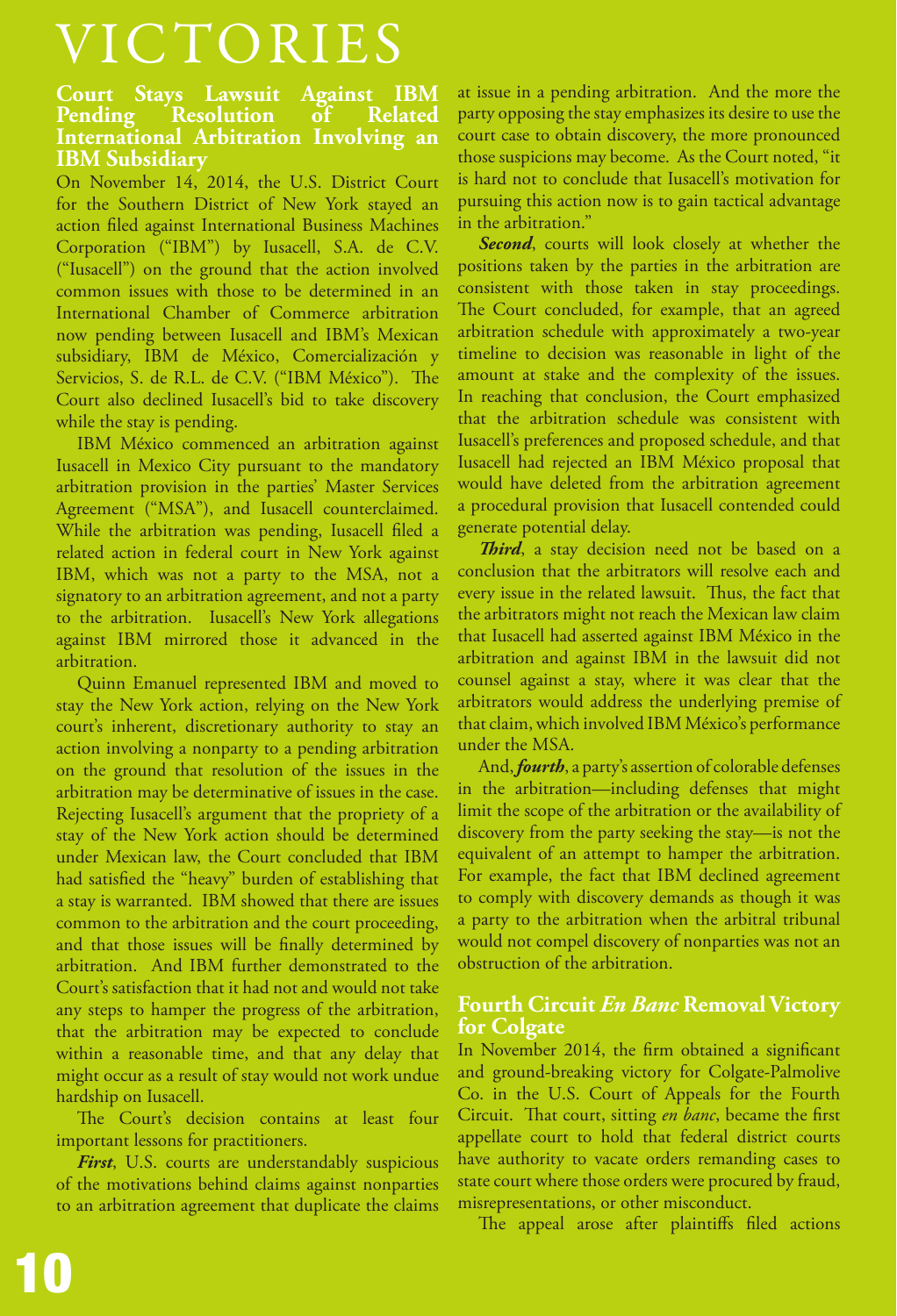against Colgate in the specialized asbestos docket in the Maryland Circuit Court for Baltimore City, seeking millions of dollars in damages for personal injuries under the novel theory—never accepted by any court or regulator—that Colgate's Cashmere Bouquet cosmetic talcum powder contained asbestos that causes mesothelioma. Plaintiffs named a litany of defendants, including several defendants based in Maryland. After plaintiffs' deposition testimony and discovery responses indicated that they had no evidence that their injuries might have been caused by any in-state defendant, Colgate removed the actions to federal court on the basis that plaintiffs had fraudulently joined the Maryland defendants to defeat federal jurisdiction. In federal court, plaintiffs' counsel represented that plaintiffs had *bona fide* claims against the Maryland defendants that they intended to pursue, and thus sought remand to Maryland state court. The federal court remanded both cases based on these representations.

After securing remand on this basis, plaintiffs' counsel immediately told the Circuit Court for Baltimore City that each case was a "one defendant case," *disclaiming* both the existence of any evidence against an in-state defendant and any intention to pursue claims against those defendants. Colgate thereafter moved in federal court for sanctions and for relief from the remand orders pursuant to Fed. R. Civ. P. 60(b)(3), arguing that plaintiffs' counsel had made misrepresentations regarding plaintiffs' intention to pursue claims against the in-state defendants, solely for the purpose of defeating federal jurisdiction. The district court acknowledged that Colgate had raised "substantial" allegations and that the statements by plaintiffs' counsel "appear to be in sharp conflict," but nevertheless denied vacatur on the ground that it lacked jurisdiction in light of the prohibition in 28 U.S.C. § 1447(d) on "review[]" of certain orders granting remand to state court.

Colgate appealed, and a divided three-judge panel of the Fourth Circuit affirmed. Bolstered by a nearly 50-page dissenting opinion, Colgate sought rehearing *en banc*, which was quickly granted. The *en banc* court thereafter reversed, holding that vacatur of a remand order under Rule 60(b)(3) due to fraud, misrepresentations, or other misconduct does not constitute prohibited "review" of that order. The court of appeals explained that the distinction between "review" and "vacatur" is "not merely semantic" and that "Colgate seeks vacatur based on a collateral consideration—Colgate's allegation that the remand orders were procured through attorney misconduct rather than on the remands' merits." The court thus

reversed the district court's determination that it lacked jurisdiction to vacate the remand orders, and it directed the district court to rule on Colgate's motions on the merits. This important decision provides a powerful new tool for the defense bar and ensures that federal courts are not impotent when plaintiffs and their counsel seek to avoid federal jurisdiction through misconduct.

#### **Victory for Megaupload**

The firm obtained a major victory on behalf of its client, Megaupload Limited, in setting aside a restraint order that had been entered in the Hong Kong Special Administrative Region.

Following a criminal indictment filed in the United States against Megaupload Limited, the Secretary for Justice of Hong Kong, acting as an agent for the United States Department of Justice, submitted an *ex parte* application with the Court of First Instance of the Hong Kong High Court (the "Court") to freeze the client's assets located in Hong Kong. In January 2012, the Court granted the application and issued a restraint order freezing HK\$330 million (approximately US\$43 million) of the client's assets.

In April 2014, Quinn Emanuel, through local counsel, filed an application with the Court to set aside the restraint order. The grounds for the set aside application included among other things that the Secretary for Justice breached its duty to make full and frank disclosure and duty of candor in relation to the Department of Justice's inability to serve the criminal summons on the client in conformity with United States federal laws.

**Q** Megaupload than the previous conditions.On December 4, 2014, the Court held that the failure to disclose such circumstance amounted to a material non-disclosure and thus set aside the restraint order. Further, the Court ordered that the costs of the application to set aside shall be paid by the Secretary for Justice. A new restraint order was granted, pending a new full trial on this issue, so the fight continues but the new restraint order should be subject to conditions much more favorable to